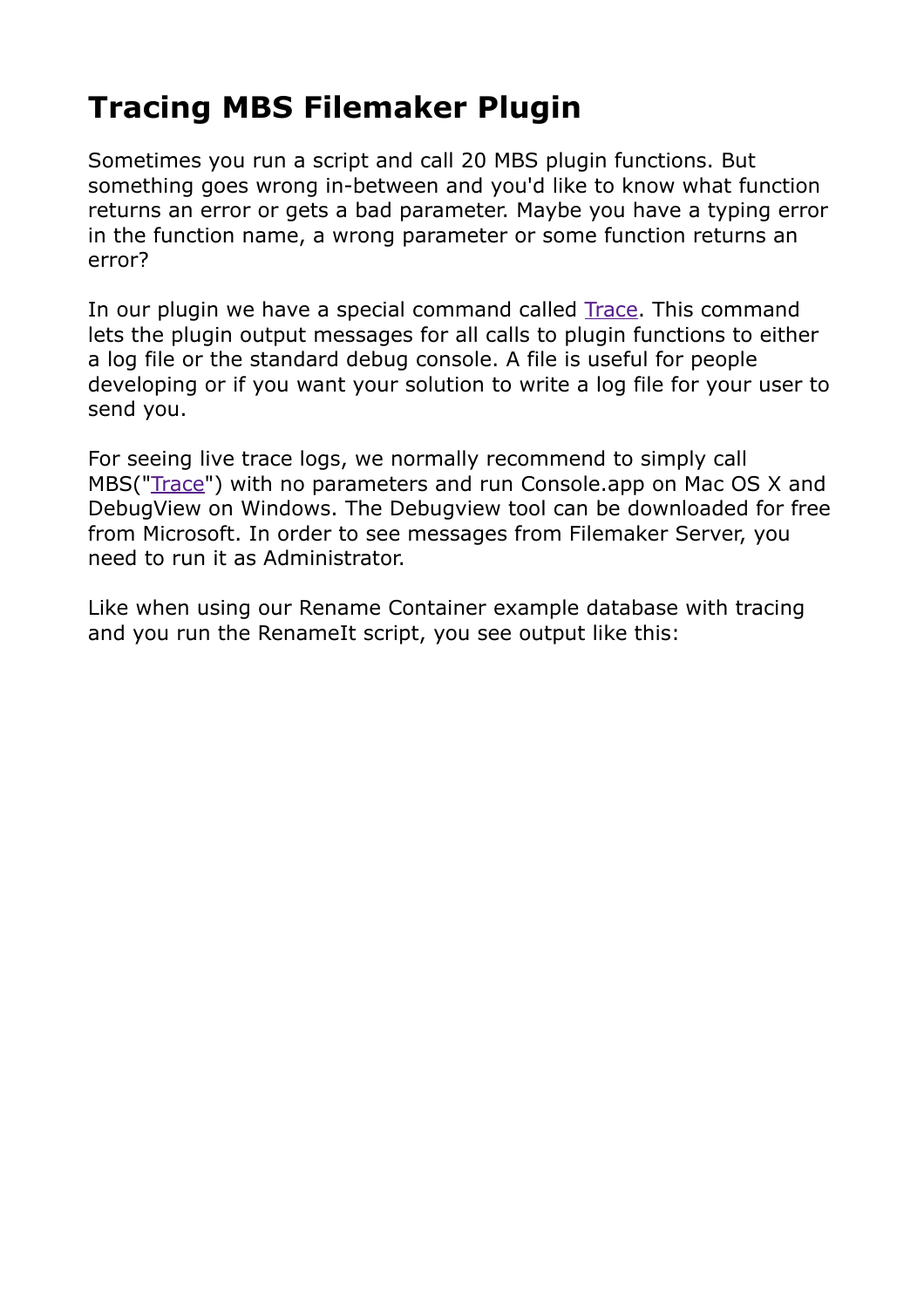|  |  | Nov 10 13:27:34 cs FileMaker Pro[8239]: MBS Plugin called with 3 parameters.                                                                                                                                                                                                                                   |
|--|--|----------------------------------------------------------------------------------------------------------------------------------------------------------------------------------------------------------------------------------------------------------------------------------------------------------------|
|  |  | Nov 10 13:27:34 cs FileMaker Pro[8239]: Parameter 0: "Container.Rename"                                                                                                                                                                                                                                        |
|  |  | Nov 10 13:27:34 cs FileMaker Pro[8239]: Parameter 1: Binary Data with 4 streams, 27304<br>Bytes in total: FNAM "filemac:/SnowLeopard/<br>Users/cs/Desktop/logo.jpg", FORK "", JPEG<br>"JFIFH.HPhotoshop 3.0.8BIM x.<br>(H.HR[ (42", SIZE 350<br>x 350                                                          |
|  |  | Nov 10 13:27:34 cs FileMaker Pro[8239]: Parameter 2: "test.jpg"                                                                                                                                                                                                                                                |
|  |  | Nov 10 13:27:34 cs FileMaker Pro[8239]: ErrorCode 0 (no error), Result: Binary Data with 4<br>streams, 27228 Bytes in total: FNAM "file:test.jpg",<br>FORK "", JPEG<br>"JFIFH.HPhotoshop 3.0.8BIM x.<br>(H.HR[ (42", SIZE 350<br>x 350                                                                         |
|  |  | Nov 10 13:27:34 cs FileMaker Pro[8239]: MBS Plugin called with 2 parameters.                                                                                                                                                                                                                                   |
|  |  | Nov 10 13:27:34 cs FileMaker Pro[8239]: Parameter 0: "Container.getName"                                                                                                                                                                                                                                       |
|  |  | Nov 10 13:27:34 cs FileMaker Pro[8239]: Parameter 1: Binary Data with 4 streams, 27304<br>Bytes in total: FNAM "filemac:/SnowLeopard/<br>Users/cs/Desktop/logo.jpg", FORK "", JPEG<br>"JFIFH.HPhotoshop 3.0.8BIM x.                                                                                            |
|  |  | $\times$ 350                                                                                                                                                                                                                                                                                                   |
|  |  | Nov 10 13:27:34 cs FileMaker Pro[8239]: ErrorCode 0 (no error), Result: "filemac:/                                                                                                                                                                                                                             |
|  |  | SnowLeopard/Users/cs/Desktop/logo.jpg"<br>Nov 10 13:27:34 cs FileMaker Pro[8239]: MBS Plugin called with 2 parameters.                                                                                                                                                                                         |
|  |  | Nov 10 13:27:34 cs FileMaker Pro[8239]: Parameter 0: "Container.getName"                                                                                                                                                                                                                                       |
|  |  | Nov 10 13:27:34 cs FileMaker Pro[8239]: Parameter 1: Binary Data with 4 streams, 27228<br>Bytes in total: FNAM "file:test.jpg", FORK "",<br>JPEG "JFIFH.HPhotoshop<br>$3.0.8$ BIM x.(H.HR[ (<br>42", SIZE 350 x 350<br>Nov 10 13:27:34 cs FileMaker Pro[8239]: ErrorCode 0 (no error), Result: "file:test.jpg" |

The first thing you see is that we have three MBS plugin calls there, but the script has only one call. Weird? Actually no as the database defines two field with calculations, so the plugin is called there, too. Now the plugin informs you about the calls and the number of parameters. It writes those parameters to the log. For text you see the text in quotes. For container values, you see Binary Data being listed with very detailed content details. Like the first one has 4 streams and contains a file name, a fork with data, a JPEG data stream and the SIZE information. In the streams all the unprintable characters are printed as dots.

After the function was executed, the plugin shows the error code and the result. For the error codes we know a few and can show the error type. For the result as for parameters the content is shown so you see exactly what is returned.